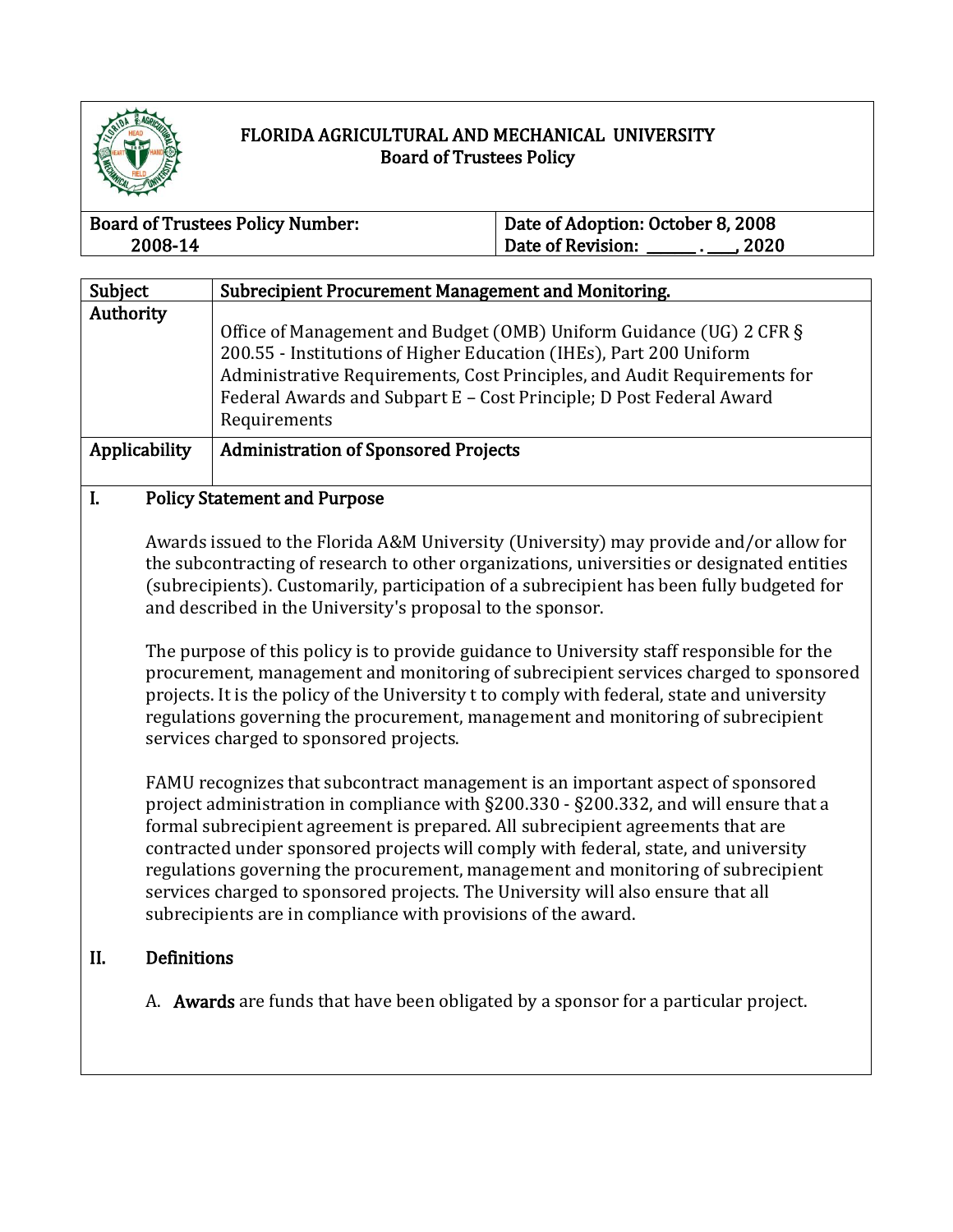| <b>BOT POLICY:</b> | <b>POLICY NO:</b> | <b>DACE</b><br>'AGL: |
|--------------------|-------------------|----------------------|
|                    | 2008-14           | $2$ of $\tilde{ }$   |

- B. Subrecipient agreements (subcontracts) are independent agreements for the acquisition of programmatic, technical, or scientific services from a third party under an award made to the University. The subrecipient agreement is the awarding instrument that funds the subrecipient and sets forth the terms and conditions under which the parties agree to operate. In compliance with §200.93 a subrecipient is a non-Federal entity that receives a subaward from a pass-through entity to carry out part of a Federal program; but does not include an individual that is a beneficiary of such program. A subrecipient may also be a recipient of other Federal awards directly from a Federal awarding agency.
- C. Subaward §200.92 is an award provided by a pass-through entity to a subrecipient for the subrecipient to carry out part of a Federal award received by the pass-through entity. It does not include payments to a contractor or payments to an individual that is a beneficiary of a Federal program. A subaward may be provided through any form of legal agreement, including an agreement that the pass-through entity considers a contract.

## III. Procedures, Approvals/Responsibilities

- A. Office of Sponsored Programs (OSP) prepares the subrecipient agreement/document, follows it through to full execution and monitors subrecipient agreements.
- B. Subrecipient will be responsible for managing the technical and administrative aspects of its part of the project being performed for the University under the award.
- C. Principal Investigator (Pl) monitors subrecipients to ensure compliance with federal regulations and both prime and subrecipient award terms and conditions.
- D. The federal regulations that describe subrecipient monitoring are general, but contain the following elements of compliance:
	- Advising subrecipients of all applicable federal laws and regulations, and all appropriate flow-down provisions from the prime agreement.
	- The routine receipt and review of technical performance reports.
	- The routine review of budget reports.
	- The periodic performance of on-site visits, or regular contact, if necessary
	- The option to perform "audits" if necessary